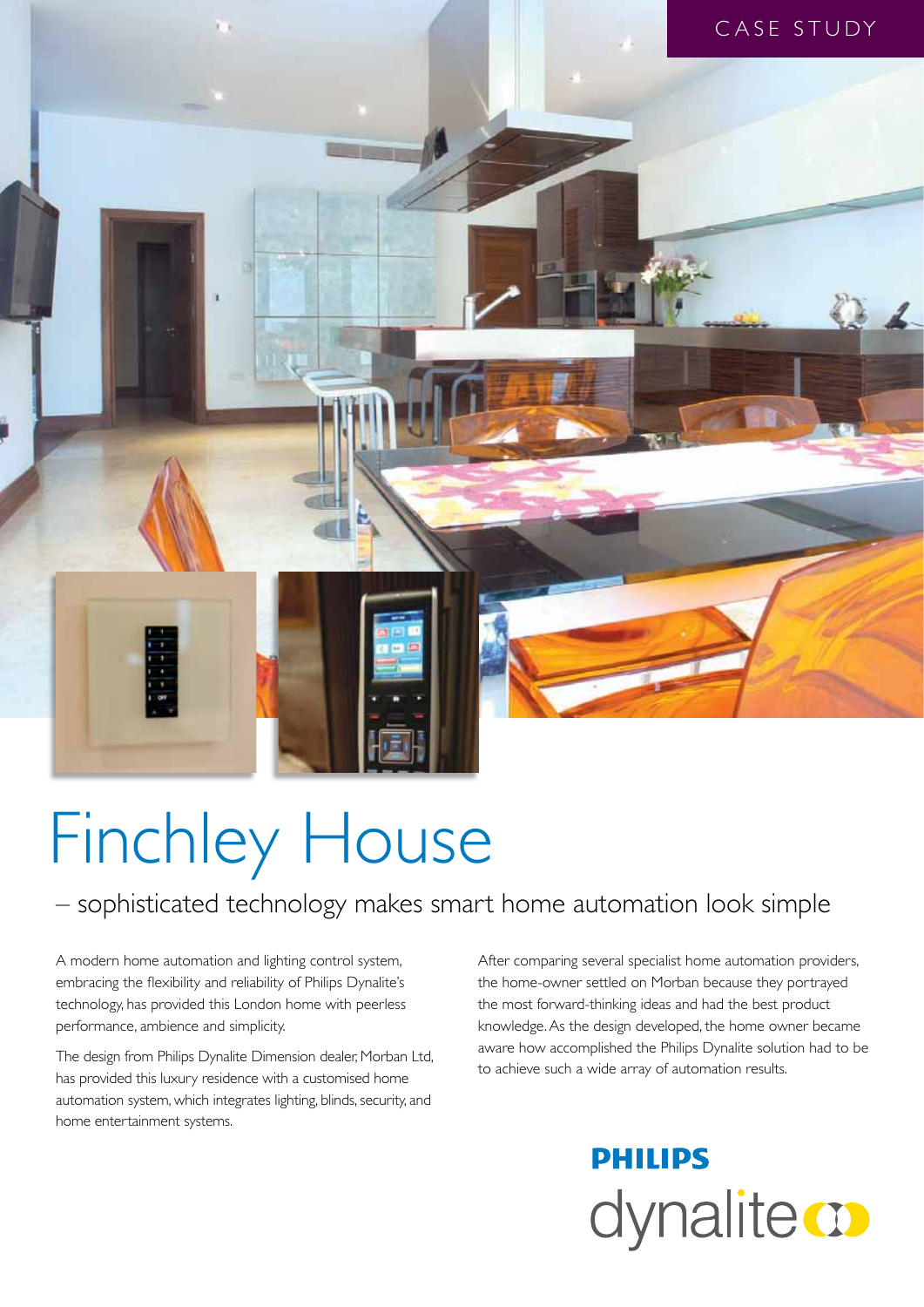## Client requirements

The renovation of this luxurious five-bedroom property entailed the installation of sophisticated lighting controls in all key areas of the building, including the entire ground floor, the master bedroom and en-suite. The project scope incorporated mood lighting, sensor-activated lighting in hallway areas, automated blinds and integration with AV systems.

Above all, the design had to be easy-to-use, rugged enough to withstand interaction with children, and capable of setting different moods simply and effectively.



## The Philips Dynalite solution

#### From concept to reality

The transition from dream to a design reality for this family home was a perfect example of the design collaboration process at its best. The client had an unusually clear concept of the outcomes and effects he wanted to achieve. Morban worked with him in the design phase to help realise his vision. The flexibility and capabilities of the Philips Dynalite solution-set made fine-tuning the design requirements relatively easy to accomplish.

#### Integrated design

The integration aspects of the design extend to the AV systems in both the master bedroom and TV room. These have been provided with universal remote control units, from which it is possible to control the lighting to those areas. The home security is also integrated into the system, with 'welcome' and 'goodbye' functions controlling the lighting when entering or leaving the building. In the event of a security-or fire-alarm, pathway lighting is automatically activated.

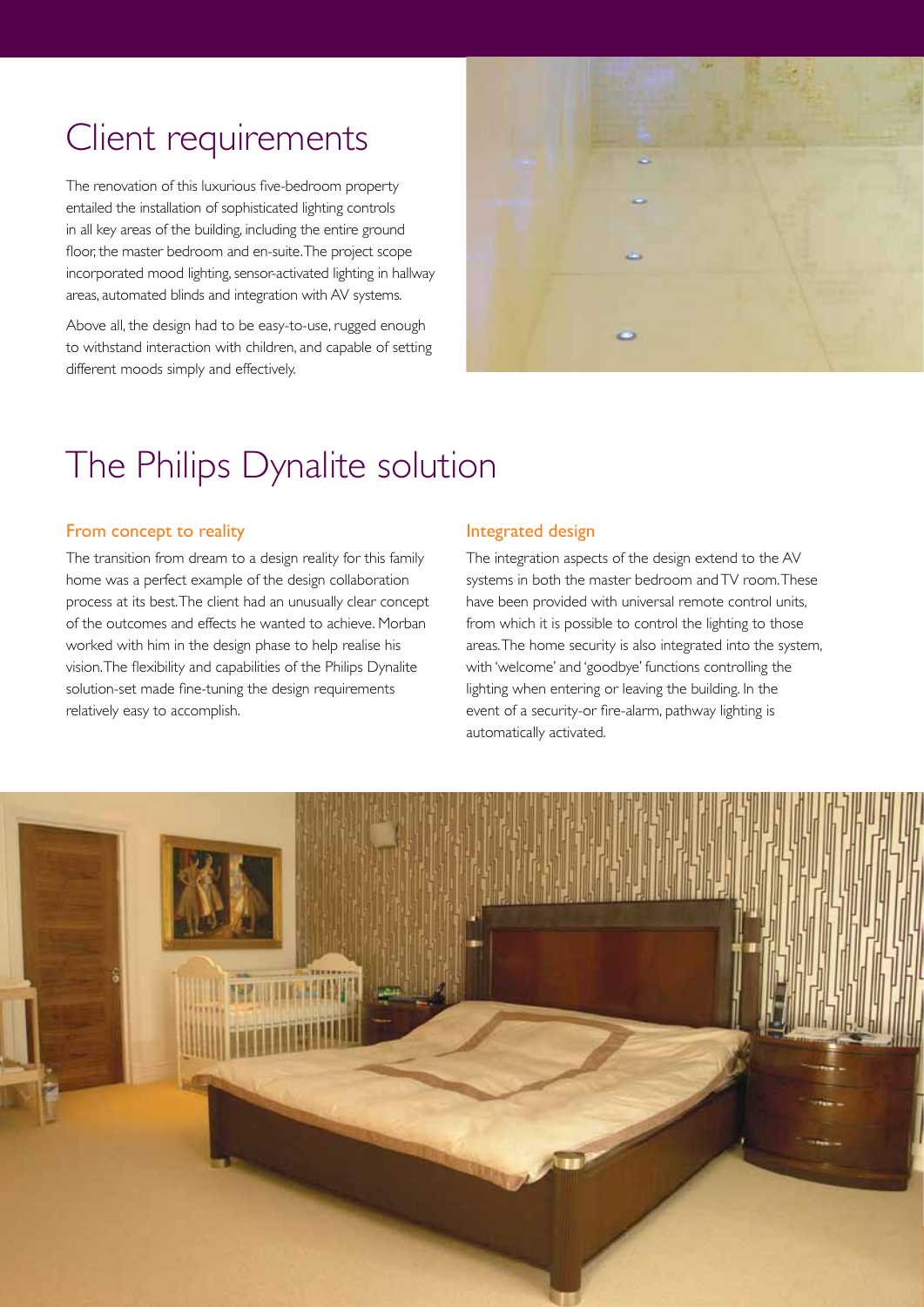## Products and technology used

In total, the system incorporates 49 controlled lighting channels, supervised by five Philips Dynalite controllers. Leading-edge controllers manage the custom-built chandeliers in the reception area and the dimmable circuits. Multipurpose controllers supervise the dimming fluorescents, cold cathode, LED and in-ground metal halide lighting circuits, and provide control for the motorised venetian blinds in the bi-fold doors leading to the rear terrace.

#### Revolution and evolution

Philips Dynalite's communications serial bus network, DyNet, provides the backbone into which the various systems are linked. Three universal sensors have been installed in the hallway areas, arranged to provide automatic lighting when movement is detected and ambient light levels are low. The lights come on with movement in the common areas. This goes beyond mere convenience. If the children wake up during the night and walk around the house, the lights will come on automatically and safeguard against them tripping and hurting themselves. It's an excellent safety feature.

A total of 12 Revolution two wall panels were used throughout the house. These are white glass with charcoal buttons and are designed for both style and simplicity. The top switch is always the 'on' button and the bottom switch is always 'off'. This system is very intuitive to operate for users of all ages and experience.

## Key client benefits

The design provides the perfect minimalist interface to the sophisticated engineering hidden behind the scenes.

The home-owner is delighted with the installation. The finished design has not merely matched his vision, but in many cases has exceeded it. The solution delivers simplicity of use, safety, security ambience, sophistication and flexibility for future technology updates. This system has been designed to be expanded as requirements change over time. The client looks forward to watching the lighting controls and automation capabilities develop as his family grows and needs evolve.

The finished design not only merely matched the client's vision, but in many cases has exceeded it. **99 "**